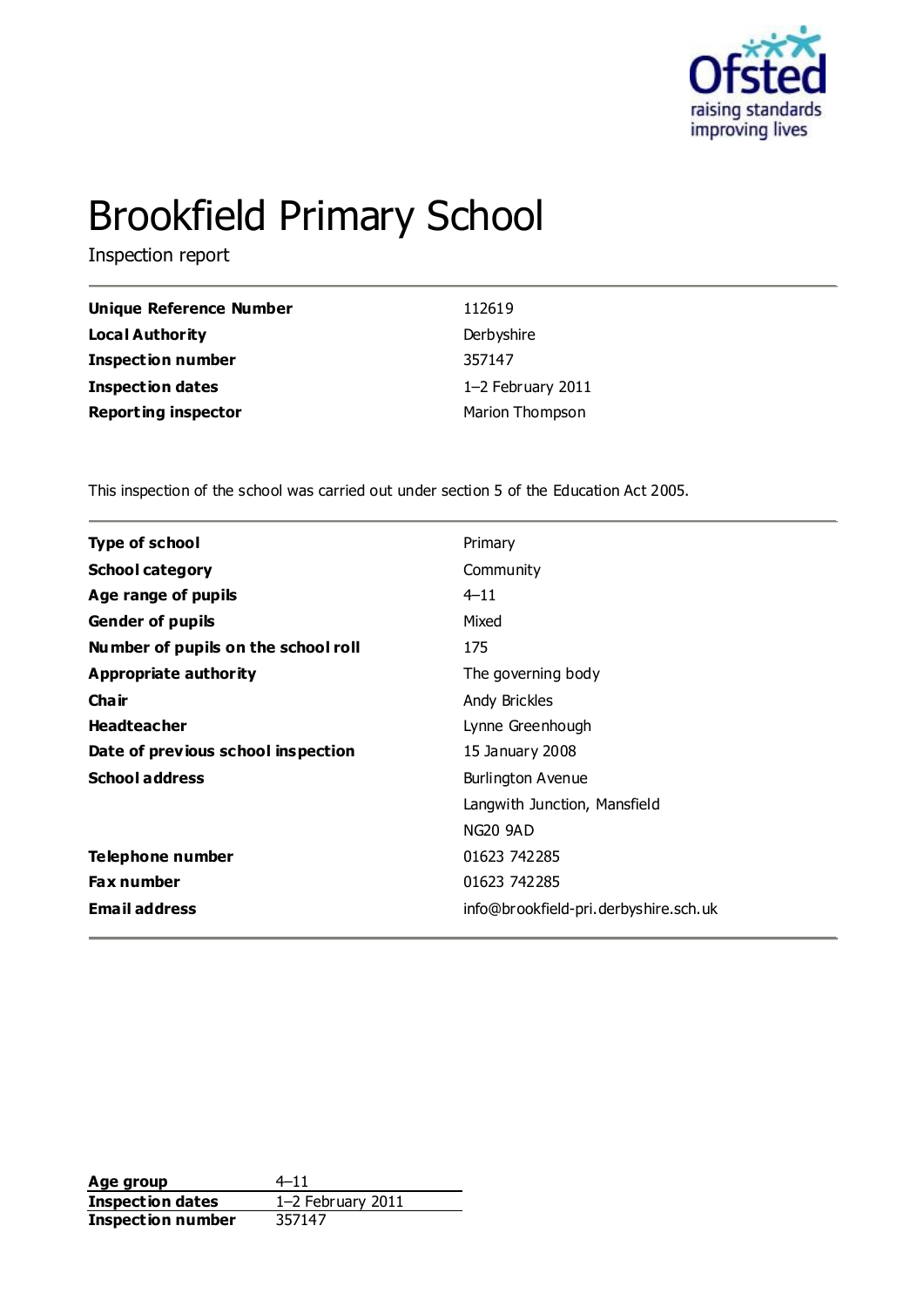The Office for Standards in Education, Children's Services and Skills (Ofsted) regulates and inspects to achieve excellence in the care of children and young people, and in education and skills for learners of all ages. It regulates and inspects childcare and children's social care, and inspects the Children and Family Court Advisory Support Service (Cafcass), schools, colleges, initial teacher training, work-based learning and skills training, adult and community learning, and education and training in prisons and other secure establishments. It assesses council children's services, and inspects services for looked after children, safeguarding and child protection.

Further copies of this report are obtainable from the school. Under the Education Act 2005, the school must provide a copy of this report free of charge to certain categories of people. A charge not exceeding the full cost of reproduction may be made for any other copies supplied.

If you would like a copy of this document in a different format, such as large print or Braille, please telephone 0300 123 4234, or email **[enquiries@ofsted.gov.uk](mailto:enquiries@ofsted.gov.uk)**.

You may copy all or parts of this document for non-commercial educational purposes, as long as you give details of the source and date of publication and do not alter the documentation in any way.

To receive regular email alerts about new publications, including survey reports and school inspection reports, please visit our website and go to 'Subscribe'.

Royal Exchange Buildings St Ann's Square Manchester M2 7LA T: 0300 123 4234 Textphone: 0161 618 8524 E: **[enquiries@ofsted.gov.uk](mailto:enquiries@ofsted.gov.uk)**

W: **[www.ofsted.gov.uk](http://www.ofsted.gov.uk/)**

© Crown copyright 2011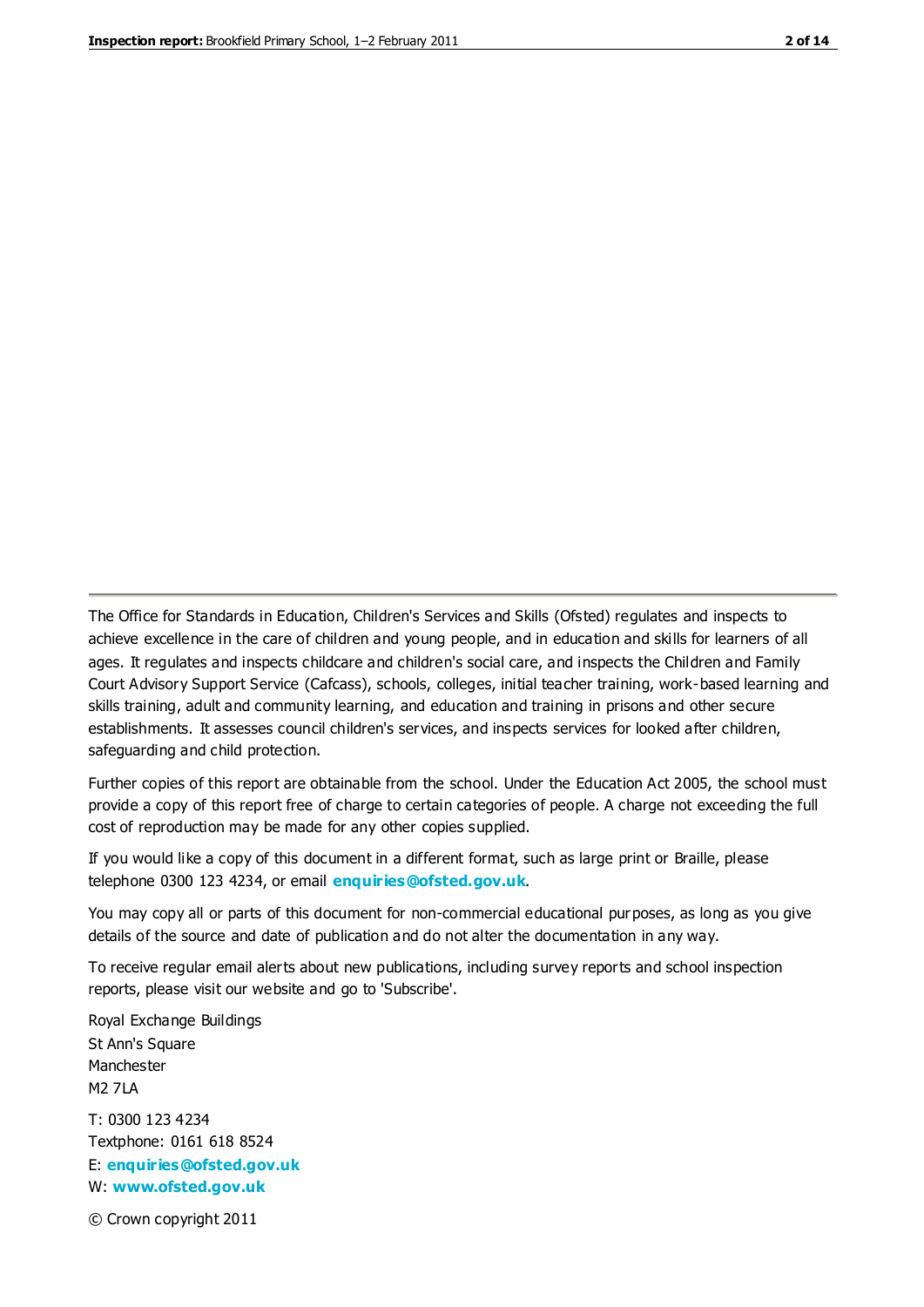# **Introduction**

This inspection was carried out by three additional inspectors who observed 16 lessons taught by eight teachers. Inspectors talked to parents, pupils, staff, the Chair of the Governing body and a local authority officer. They observed the school's work, and looked at pupils' work, information about their progress, curriculum and lessons plans and school improvement plans. They considered 63 questionnaires from parents and carers as well as staff and pupil questionnaires.

The inspection team reviewed many aspects of the school's work. It looked in detail at a number of key areas.

Inspectors investigated the impact that the school's strategies are having on pupils' progress in writing.

- They also studied the impact of the school's actions on improving attendance.
- They examined the consistency of pupils' progress across the school.

# **Information about the school**

This is a smaller than average primary school, where the vast majority of pupils are of White British origin. The percentage of pupils with special educational needs and/or disabilities is high. The proportion of pupils known to be eligible for a free school meal is above average. The governing body is responsible for a breakfast club. There is a privately run club which provides after school activities on the school site. The school has Healthy Schools status, the Artsmark and the International Schools award.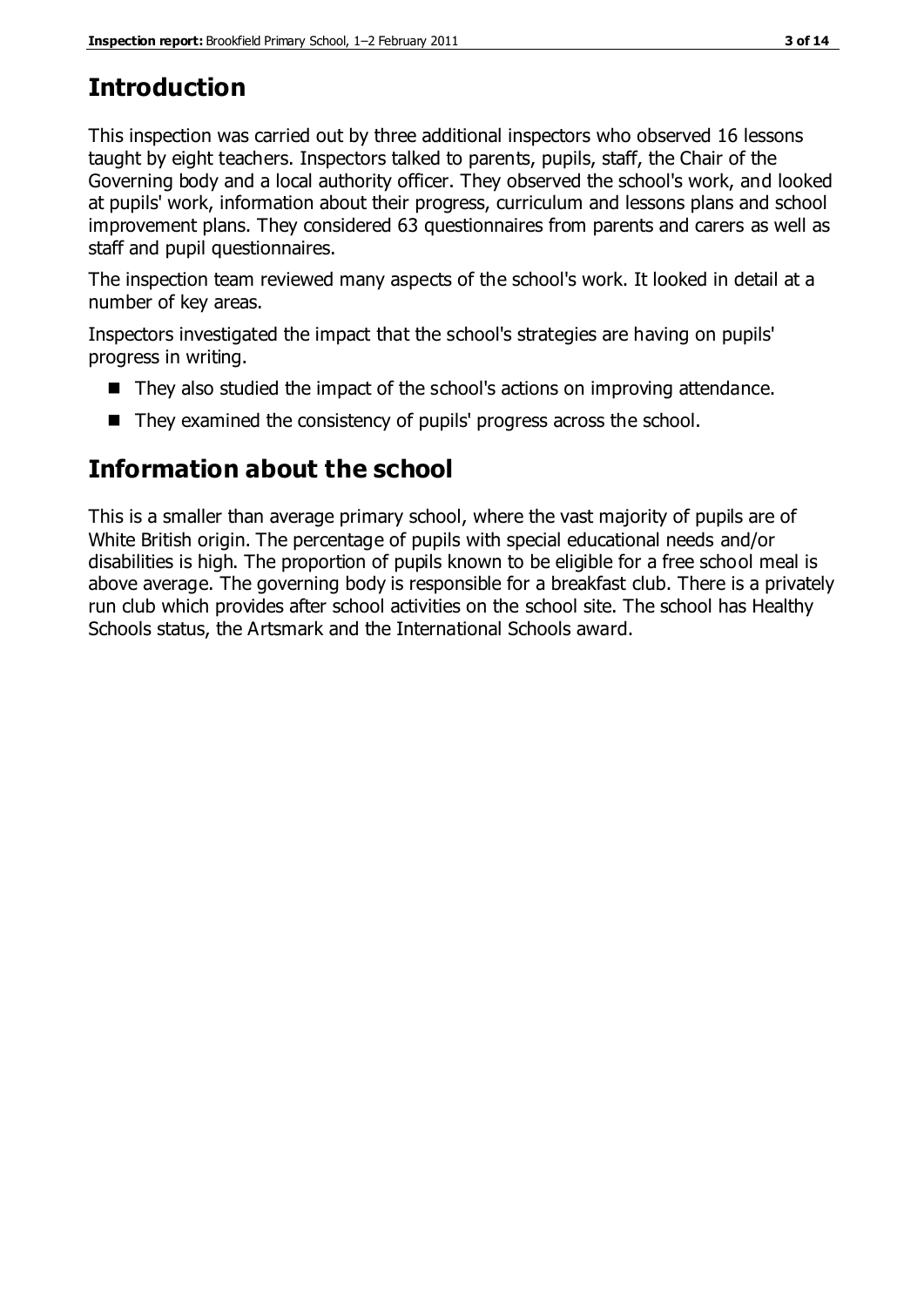# **Inspection judgements**

| Overall effectiveness: how good is the school?  |  |
|-------------------------------------------------|--|
| The school's capacity for sustained improvement |  |

# **Main findings**

The school provides a satisfactory education. Pupils make satisfactory progress and reach broadly average standards by Year 6. Attainment and progress in reading and mathematics have improved significantly over recent years, and writing, which has been a weaker area, is beginning to improve. However progress is uneven between classes. Provision in the Early Years Foundation Stage, for example, is good and results in rapid progress.

Sensitive care, support and guidance ensure that pupils' personal development is good. For example, pupils adopt a balanced diet and take up of extra sports activities is high. The school's good provision for health education, as well as the arts, is recognised through external awards. Pupils have a keen sense of fairness, because this is developed well through the consistent implementation of the behaviour policy. Practical and emotional support for pupils who are experiencing difficulties is outstanding; it helps pupils to overcome significant barriers to learning and builds self-esteem.

Cultural and spiritual development is promoted well through the recently introduced, vibrant creative curriculum. During these sessions the school is a hive of happy, purposeful activity, with pupils fully engaged in their work. Teaching, while satisfactory overall, is improving. There is no unsatisfactory teaching and an increasing proportion is good. Much is stimulating and develops independence well. Marking provides guidance to pupils on how to improve their work, although they are not always provided with time to follow this up. In some less successful lessons the work is too difficult for some pupils and too easy for others, the pace is occasionally slow and questioning lacks challenge. Even in otherwise good lessons, staff do not always model language well. Despite improvement, spelling, punctuation and grammar are not consistently accurate. The opportunities for extended work for some pupils are too brief and the work is too short.

The headteacher has provided a strong lead in promoting improvement and in forming good links with the local community. Teachers know their pupils well and self-evaluation and planning are satisfactory. Formal monitoring of progress, while satisfactory, is too infrequent to allow early warning of problems, and is recorded in a way that is difficult to use. Plans are well advanced to tackle this. Improved progress in reading, mathematics and to a lesser extent, writing, better teaching and a livelier curriculum demonstrate the schools' satisfactory capacity to continue to improve.

Most pupils attend regularly and are punctual, but despite the school's best efforts, the attendance of a small minority of pupils is irregular and attendance is as yet too low. However, it has risen in the current year, in response to the s chool's actions. Literacy and numeracy skills are broadly satisfactory and social skills develop well. Consequently preparation for the future is satisfactory.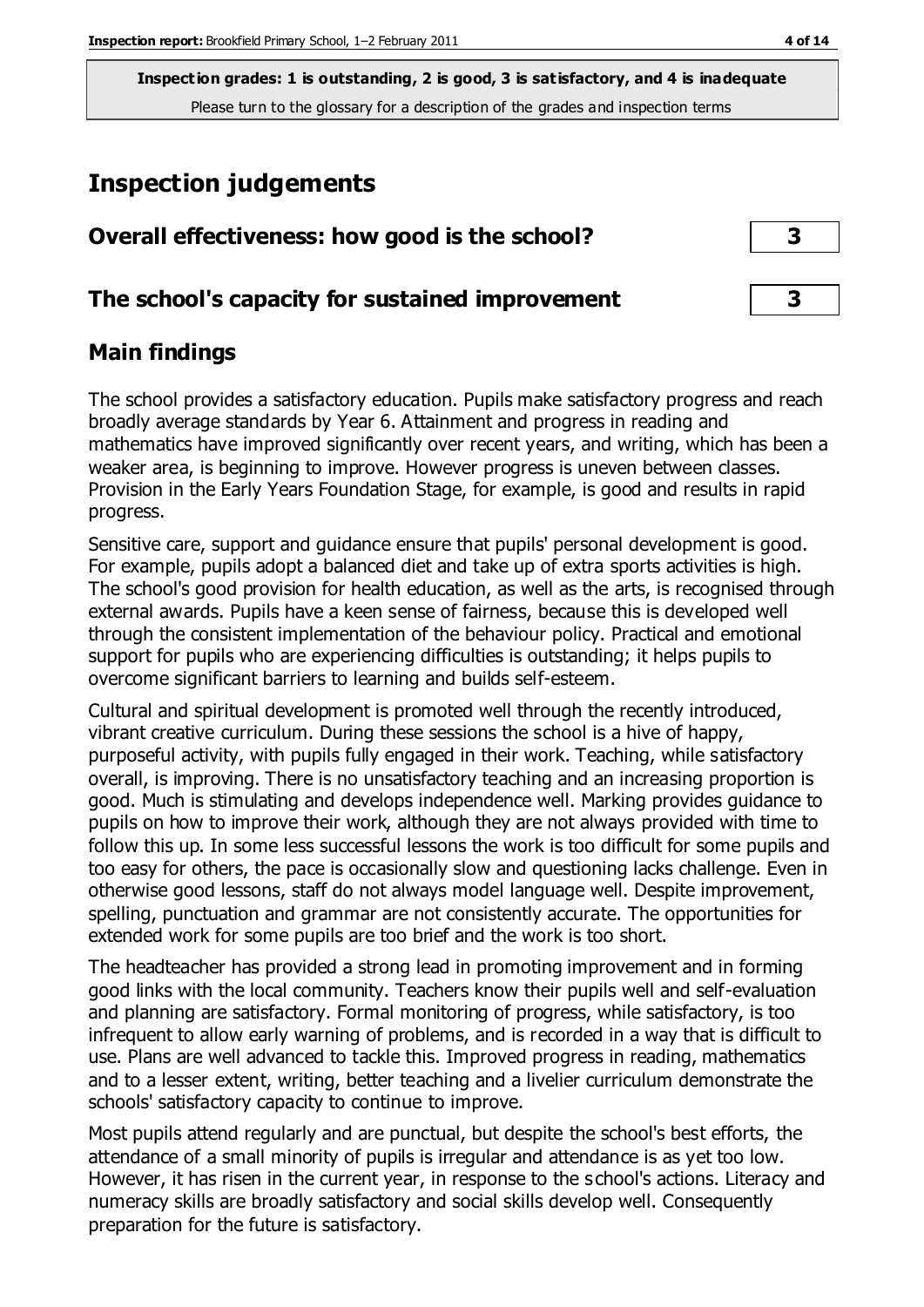About 40% of the schools whose overall effectiveness is judged satisfactory may

- receive a monitoring visit by an Ofsted inspector before their next section 5
- inspection.

## **What does the school need to do to improve further?**

- By February 2012 improve progress in writing by ensuring that:
	- spelling, punctuation and grammar are accurate
	- there is sufficient time for extended writing and it is consistently of adequate length.
- By February 2012 ensure that satisfactory learning and teaching moves to good by taking care that:
	- work is well matched to the needs of all pupils
	- $-$  lessons are conducted at a lively pace and questioning is challenging
	- $-$  teachers provide time for pupils to follow advice given through marking
	- teachers consistently model spoken language well.
- By February 2012 reduce persistent absenteeism and improve levels of attendance by forming closer links with parents, carers and the local community to persuade them of the importance of regular attendance.
- By September 2011 implement the planned system to formally monitor pupils' progress more regularly and present it in a form that is easier to use.

# **Outcomes for individuals and groups of pupils 3**

Pupils enjoy their learning, especially in lessons which provide them with pace and challenge. For example in a Year 2 lesson pupils contributed confidently to class discussion and made insightful comments during partner work about how and why characters in a story change. Unsolicited, they pointed out and illustrated rhyming patterns, based on their previous learning. They were reflective in assessing their progress and worked well independently. In less engaging lessons, although pupils are attentive, learning is more passive.

Over recent years progress in mathematics has improved considerably, because mental mathematics, previously a weaker area, is practised daily. Pupils confidently tackle problem solving activities. For example in a Year 5 class, higher attaining boys tackled a challenging problem with relish, clearly explaining what they did and why. Reading, too, is improving and for most pupils supports their work satisfactorily. Writing remains below average. Extended writing is too brief. Spelling and punctuation are not consistently accurate but are improving rapidly. The school is developing pupils' ability to listen attentively and to express themselves clearly as a preparation for writing. Pupils make good progress in science because they enjoy the 'hands on' approach taken to investigation work.

Skills on entry to the Reception class are below those expected for their age. Children achieve well and reach average standards by the time they reach Year 1. Through the rest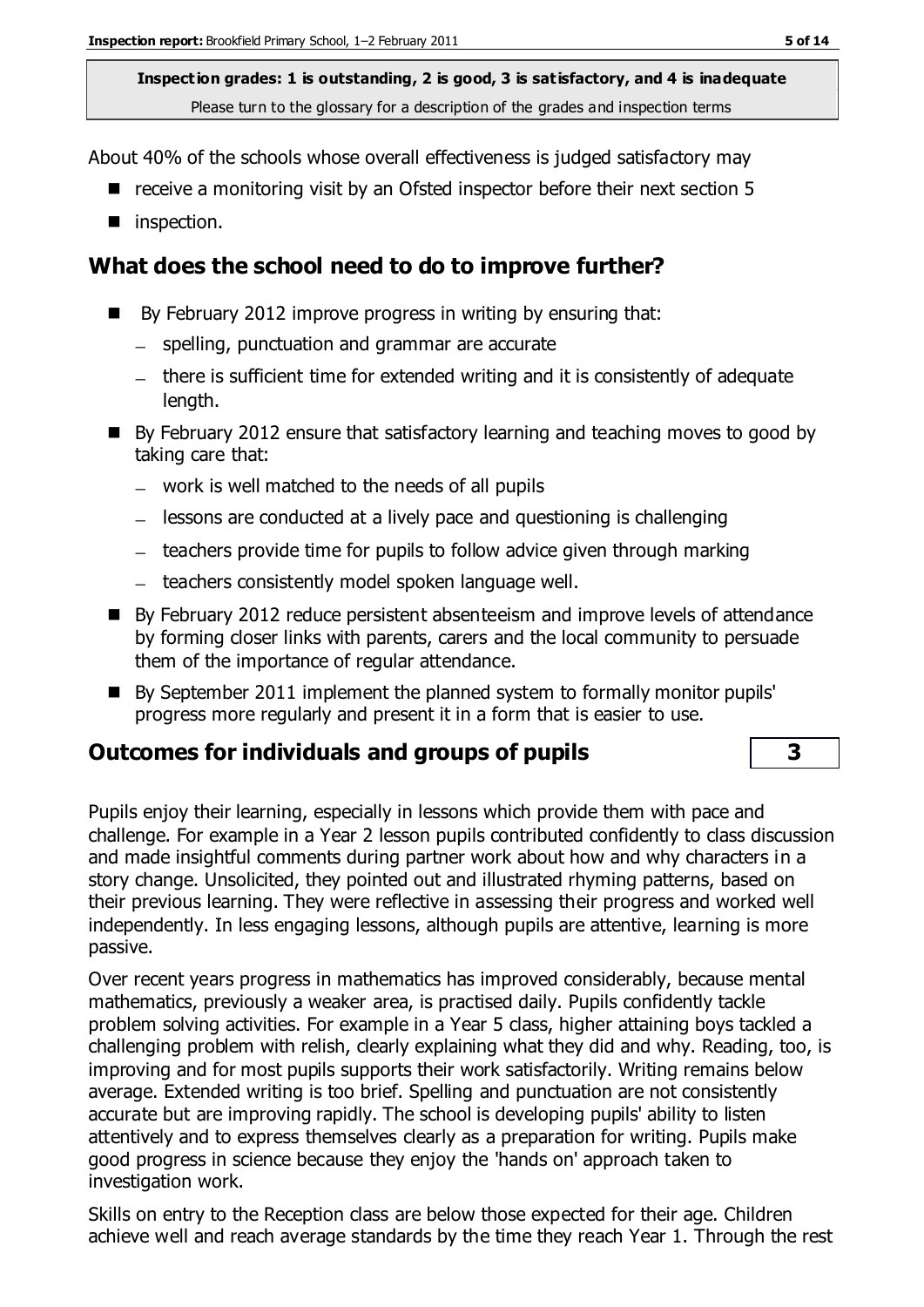# **Inspection grades: 1 is outstanding, 2 is good, 3 is satisfactory, and 4 is inadequate**

Please turn to the glossary for a description of the grades and inspection terms

of the school progress is more variable, but satisfactory overall. Pupils with special educational needs and/or disabilities make the same progress as their peers.

Pupils feel safe and act sensibly, for example when handling scissors and needles to make puppets or when using the internet. They behave well and their positive attitudes support their learning. Occasional bullying is dealt with well and pupils with challenging behaviour respond positively to encouragement and the school's reward system. Pupils make a good contribution to the school and wider community, through contributing their ideas for cross curricular topics. Last year some older pupils joined the junior management board of the local community farm.

| Pupils' achievement and the extent to which they enjoy their learning                                                     | 3              |
|---------------------------------------------------------------------------------------------------------------------------|----------------|
| Taking into account:<br>Pupils' attainment <sup>1</sup>                                                                   | 3              |
| The quality of pupils' learning and their progress                                                                        | 3              |
| The quality of learning for pupils with special educational needs and/or disabilities<br>and their progress               | 3              |
| The extent to which pupils feel safe                                                                                      | $\mathbf{2}$   |
| Pupils' behaviour                                                                                                         | $\overline{2}$ |
| The extent to which pupils adopt healthy lifestyles                                                                       | $\overline{2}$ |
| The extent to which pupils contribute to the school and wider community                                                   | 2              |
| The extent to which pupils develop workplace and other skills that will contribute to<br>their future economic well-being | 3              |
| Taking into account:<br>Pupils' attendance <sup>1</sup>                                                                   | 4              |
| The extent of pupils' spiritual, moral, social and cultural development                                                   | 2              |

#### These are the grades for pupils' outcomes

<sup>1</sup> The grades for attainment and attendance are: 1 is high; 2 is above average; 3 is broadly average; and 4 is low

# **How effective is the provision?**

In the increasing number of good lessons, for example a challenging Year 6 science lesson, pupils have the opportunity to work independently on demanding problems, such as how to visualise sound. Pupils enjoyed the practical activities and observed carefully. They were able to suggest reasons for what they observed, with the more- able pupils using technical vocabulary confidently. By contrast, in otherwise satisfactory lessons the pace is occasionally slowed because the activities are not pitched at the right level for all pupils and questioning lacks challenge.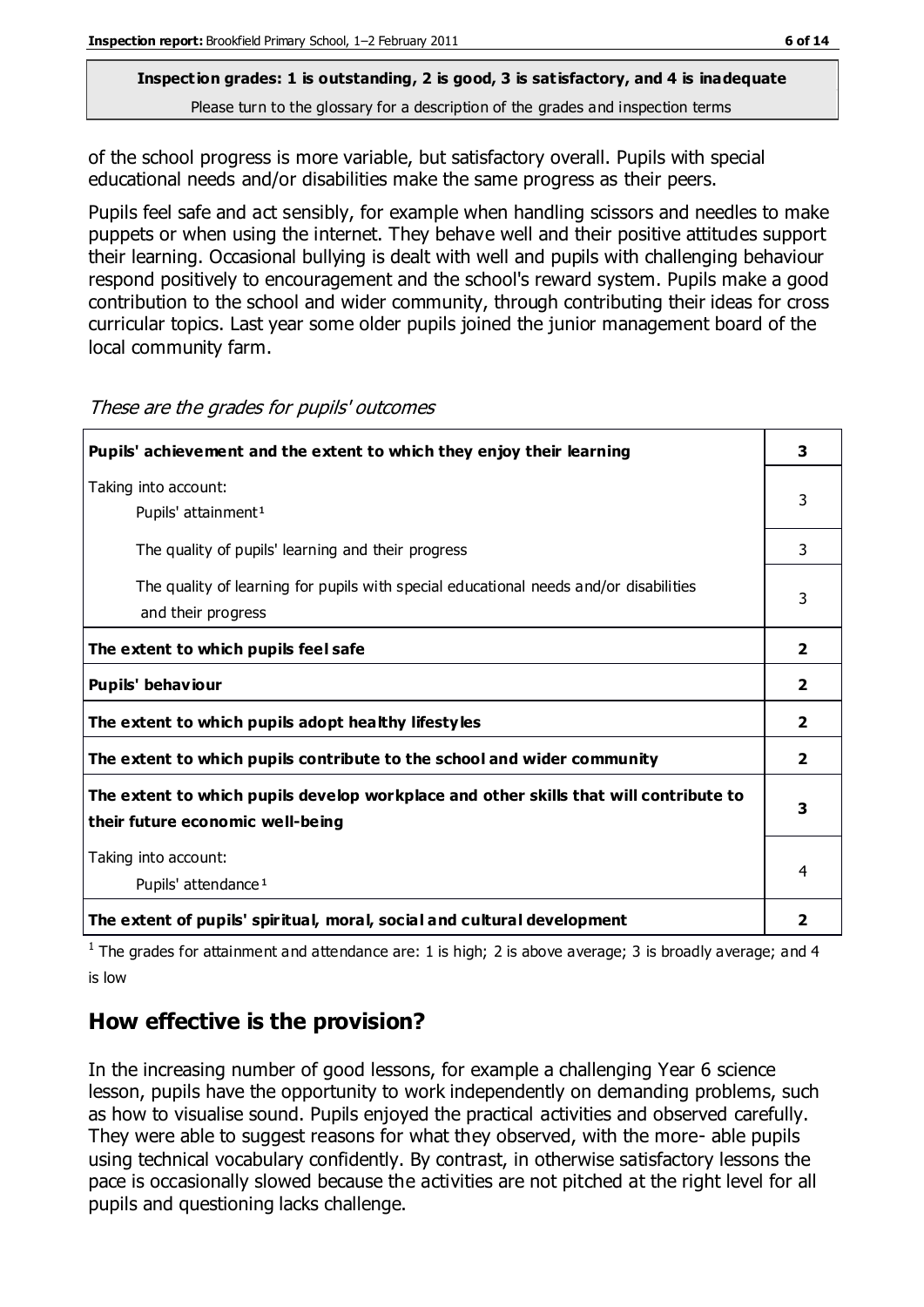Lessons are characterised by good relationships. Skilful pupil management, based on building pupils' self esteem, results in a calm and purposeful atmosphere. All pupils are aware that they now have short term targets to help them improve their work. Increasingly, good attention is paid to developing pupils' speaking and listening skills. However, occasionally staff make grammatical errors themselves and do not model correct spoken language when pupils make errors. These errors are then reproduced in writing. In some lessons, active, practical activities, such as searching outdoors for words containing certain letter formations and reading them aloud, motivate pupils to learn. Very occasionally too much support is provided, with staff answering questions rather than challenging pupils to find out for themselves.

The curriculum is broad and balanced. It meets pupils' needs increasingly well, for example through 'catch up' lessons for older pupils. The curriculum is enriched by specialist provision in physical education and a wide range of partnerships. Prominent amongst these is the recently introduced one day a week creative curriculum which is enhanced by the support of visiting artists, photographers, musicians and poets. This promotes cultural development very well. Pupils are increasingly motivated to write but there are still too few opportunities for really extended writing. Pupils are involved in choosing their topics which increases their motivation to learn. The school offers a wide range of enrichment and extra curricular activities which broaden pupils' experiences and contribute to keeping them fit and healthy.

The school provides excellent support for pupils who are in vulnerable situations or have social and emotional difficulties, through support in school, outreach work and links with external agencies. Good care is provided for all pupils and effective transition arrangements ensure pupils settle happily when they join and leave school. Robust systems are in place to improve attendance, including a strong emphasis on rewards. This has led to a rise, but as yet the impact has been limited. The needs of pupils with special educational needs and/or disabilities are clearly identified and satisfactorily met. The breakfast club provides well for the needs of pupils and their families.

| The quality of teaching                                                                                    |   |
|------------------------------------------------------------------------------------------------------------|---|
| Taking into account:<br>The use of assessment to support learning                                          | 3 |
| The extent to which the curriculum meets pupils' needs, including, where relevant,<br>through partnerships |   |
| The effectiveness of care, guidance and support                                                            |   |

# **How effective are leadership and management?**

Through their day-to-day assessment staff have a clear view of pupils' progress. However, inefficiencies in the formal recording and monitoring of pupils' progress make the job of, for example, curriculum leaders, more difficult when monitoring progress across the school. Well-advanced plans are in place to remedy this situation and support from the local authority has been secured. Planning is sound and is based on an accurate broad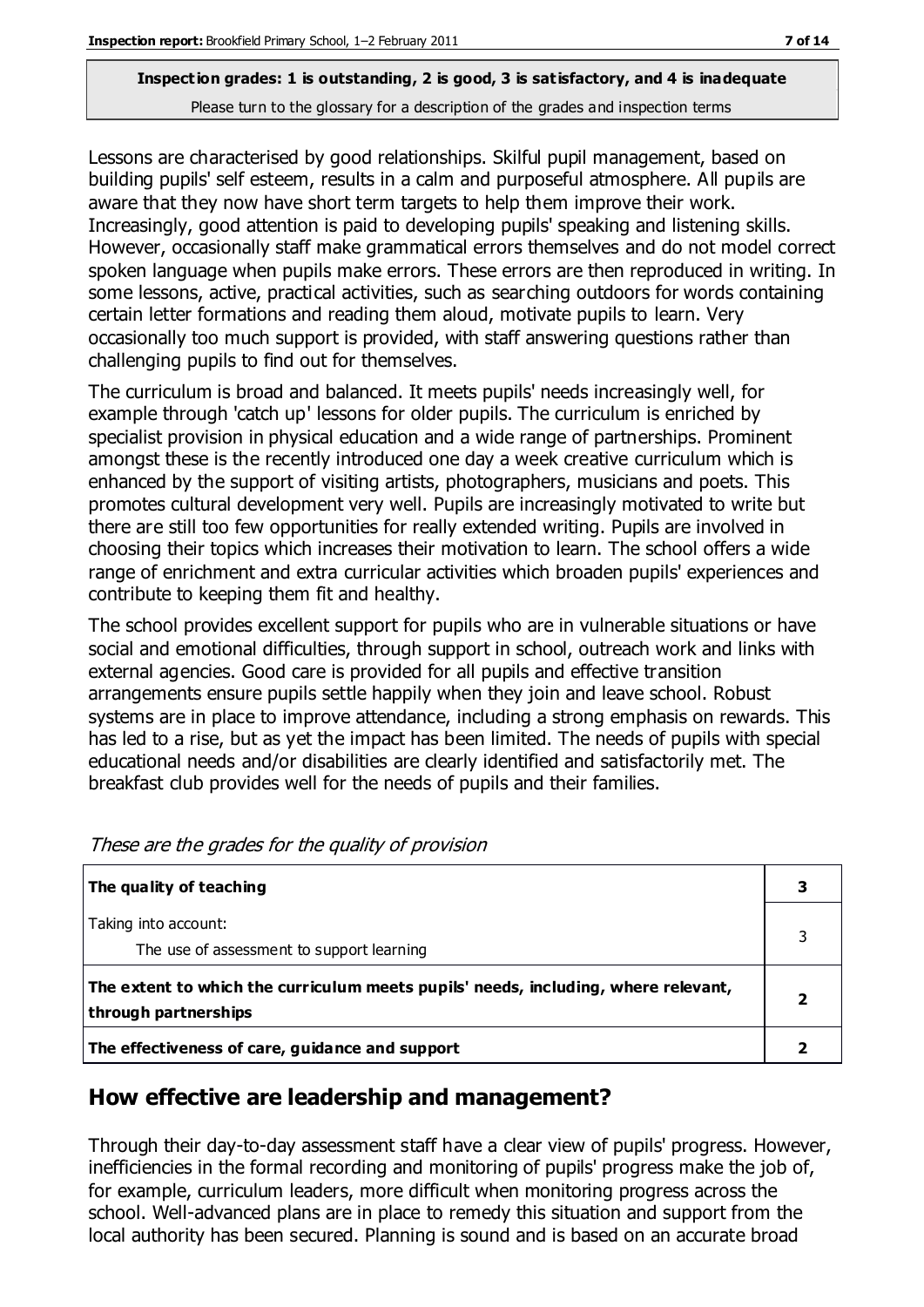brush evaluation of the work of the school. Accurately targeted support has improved the quality of teaching and assessment.

Governance is satisfactory. The governing body provides good support to the school, but, though they know the strengths and weaknesses of the school and hold it to account, monitoring is more limited. They perform their duties in relation to safeguarding well. A particular strength is the excellent way in which the school works with families, other agencies and with designated school staff to ensure that the relatively large number of pupils in vulnerable situations are kept safe, and that their physical and emotional wellbeing is carefully nurtured. Staff are well trained and skilful in identifying pupils at risk.

Parents and carers value the work of the school and appreciate the approachable atmosphere created by staff. However the school has not yet persuaded a small number of parents of the importance of regular attendance for their children. There are good links with a number of other agencies to support pupils' health and well-being and engage them in learning.

Discrimination is challenged vigorously by the school, which works hard to promote respect for all, regardless of background. However, pupils do not yet make good progress through the school as the pace of progress varies between classes. For this reason equal opportunities is judged satisfactory overall. The school works calmly to promote shared values across the school and local community, for example in developing a shared understanding of the value of diversity. There are good links with other countries like Kurdistan, which provide an insight into a very different way of life and the school has International School status. The needs of the local and global community are promoted well through growing food and selling it at a reasonable price in the school cafe. The promotion of community cohesion is good.

| The effectiveness of leadership and management in embedding ambition and driving<br><i>improvement</i>                                                           | 3                       |
|------------------------------------------------------------------------------------------------------------------------------------------------------------------|-------------------------|
| Taking into account:<br>The leadership and management of teaching and learning                                                                                   | 3                       |
| The effectiveness of the governing body in challenging and supporting the<br>school so that weaknesses are tackled decisively and statutory responsibilities met | 3                       |
| The effectiveness of the school's engagement with parents and carers                                                                                             | 2                       |
| The effectiveness of partnerships in promoting learning and well-being                                                                                           | $\mathbf{2}$            |
| The effectiveness with which the school promotes equality of opportunity and tackles<br>discrimination                                                           | 3                       |
| The effectiveness of safeguarding procedures                                                                                                                     | $\overline{2}$          |
| The effectiveness with which the school promotes community cohesion                                                                                              | $\overline{\mathbf{2}}$ |
| The effectiveness with which the school deploys resources to achieve value for money                                                                             | 3                       |

These are the grades for leadership and management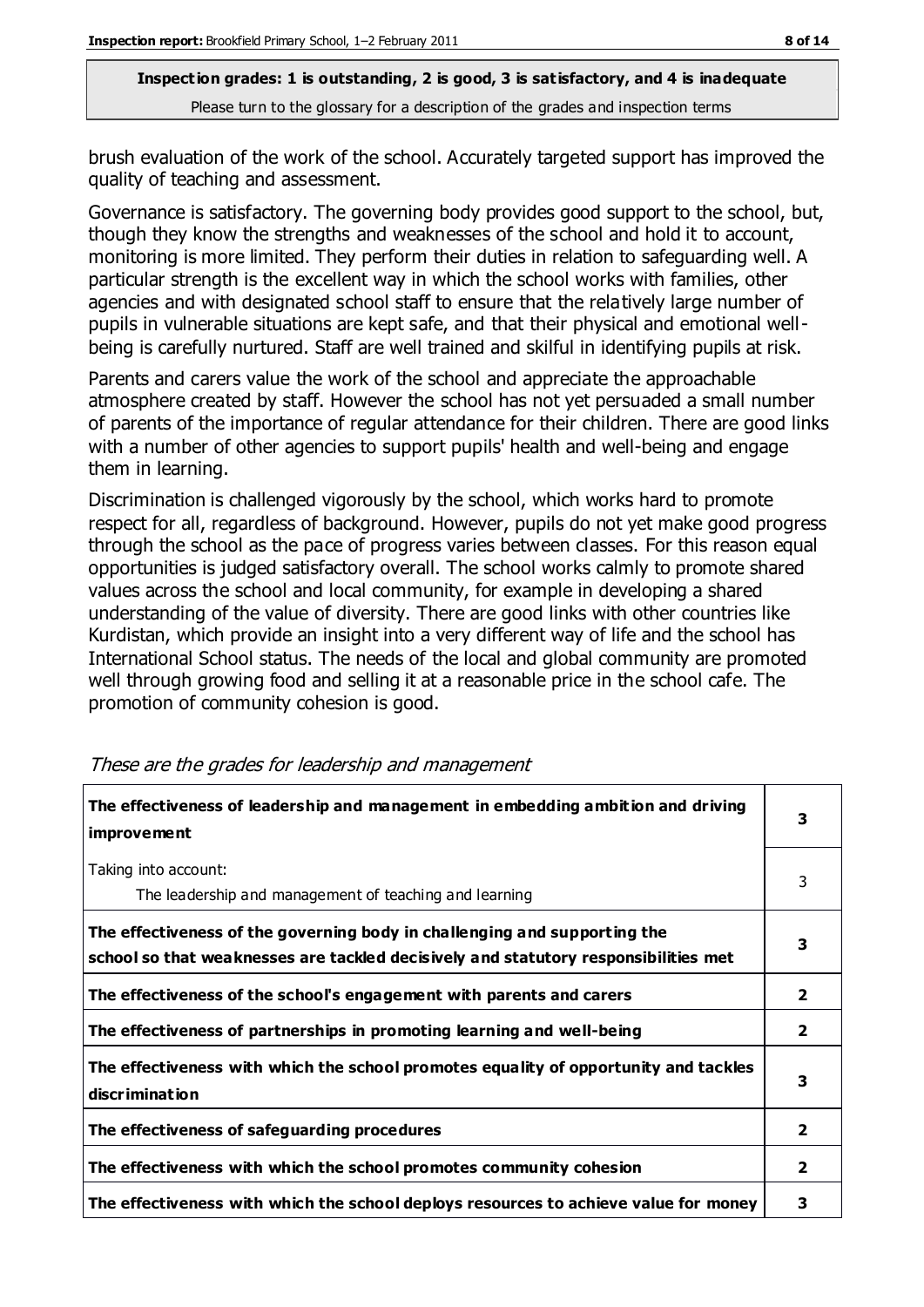# **Early Years Foundation Stage**

Children enter the Reception class with skills below those expected for their age, especially in language and calculation. They make good progress, especially in personal development and in physical and creative skills. They reach broadly average standards in many areas on entry to Year 1. However, aspects of language and mathematical skills remain below those expected for their age.

Transition into Reception is good and ensures that children settle quickly into school routines. The good curriculum ensures they become enthusiastic learners. Effective teamwork, assessment and planning ensure that there is a good balance between whole class, group and self-chosen activities. These are timed well so that children remain interested in their learning. Children develop confidence and behave well. Their self esteem develops because of the good care and trusting relationships they form with adults. The work of children with special educational needs and/or disabilities is linked to classroom activities and their needs are met well because they are known to all staff. Role play is used well to improve speaking and listening skills and confidence, through for example making puppets of the characters in the Gingerbread Man and performing a play.

The Early Years Foundation Stage is led and managed well and self-evaluation is good. The team has correctly identified the need to maximise the use of the outdoor area, by linking activities more closely to the major theme and to promote language development and calculation at every opportunity.

| <b>Overall effectiveness of the Early Years Foundation Stage</b>                      |  |
|---------------------------------------------------------------------------------------|--|
| Taking into account:<br>Outcomes for children in the Early Years Foundation Stage     |  |
| The quality of provision in the Early Years Foundation Stage                          |  |
| The effectiveness of leadership and management of the Early Years Foundation<br>Stage |  |

These are the grades for the Early Years Foundation Stage

# **Views of parents and carers**

The very large majority of parents and carers who responded to the questionnaire are pleased with the work of the school. Inspectors corroborate their views that children are kept safe, are well prepared for transition to other schools and that the school helps children to lead a healthy lifestyle. A number of parents and carers do not feel that unacceptable behaviour is dealt with well. In written notes, a few parents or carers expressed the view that poorly behaved pupils were given more rewards than better behaved pupils. The inspection found that the school deals well with the comparatively large number of pupils with behavioural, emotional and social difficulties, enabling them and others to learn. The behaviour system provides opportunities for all pupils to gain rewards and praise.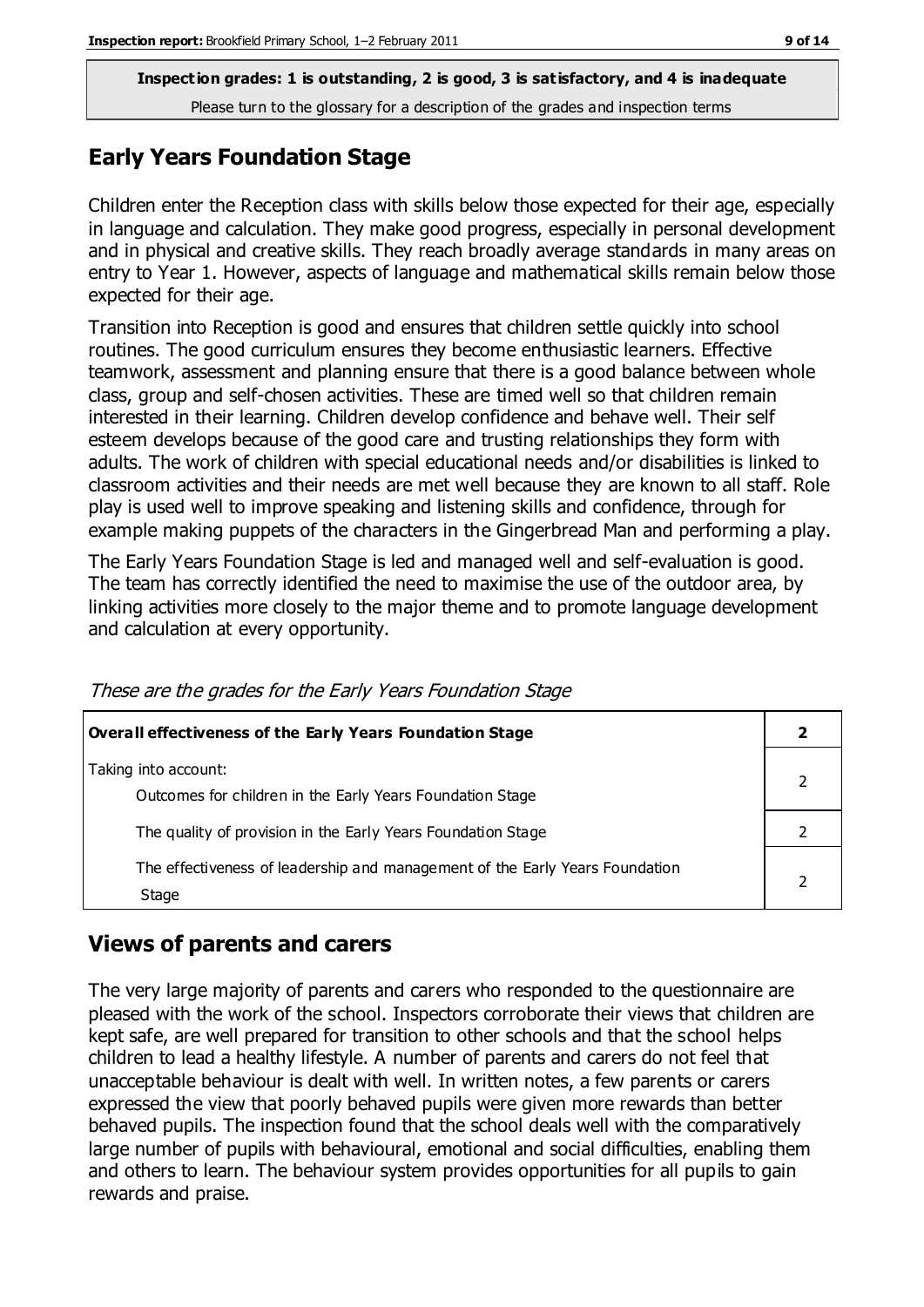#### **Responses from parents and carers to Ofsted's questionnaire**

Ofsted invited all the registered parents and carers of pupils registered at Brookfield Primary School to complete a questionnaire about their views of the school.

In the questionnaire, parents and carers were asked to record how strongly they agreed with 13 statements about the school. The inspection team received 63 completed questionnaires by the end of the on-site inspection. In total, there are 175 pupils registered at the school.

| <b>Statements</b>                                                                                                                                                                                                                                       |              | <b>Strongly</b><br><b>Agree</b><br>agree |              | <b>Disagree</b> |                | <b>Strongly</b><br>disagree |              |                |
|---------------------------------------------------------------------------------------------------------------------------------------------------------------------------------------------------------------------------------------------------------|--------------|------------------------------------------|--------------|-----------------|----------------|-----------------------------|--------------|----------------|
|                                                                                                                                                                                                                                                         | <b>Total</b> | $\frac{0}{0}$                            | <b>Total</b> | $\frac{0}{0}$   | <b>Total</b>   | $\frac{1}{2}$               | <b>Total</b> | $\frac{0}{0}$  |
| My child enjoys school                                                                                                                                                                                                                                  | 31           | 49                                       | 29           | 46              | 3              | 5                           | 0            | $\mathbf 0$    |
| The school keeps my child<br>safe                                                                                                                                                                                                                       | 37           | 59                                       | 25           | 40              | 0              | 0                           | 0            | $\pmb{0}$      |
| My school informs me about<br>my child's progress                                                                                                                                                                                                       | 30           | 48                                       | 28           | 44              | 4              | 6                           | $\mathbf{1}$ | $\overline{2}$ |
| My child is making enough<br>progress at this school                                                                                                                                                                                                    | 32           | 51                                       | 27           | 43              | 4              | 6                           | 0            | $\mathbf 0$    |
| The teaching is good at this<br>school                                                                                                                                                                                                                  | 32           | 51                                       | 30           | 48              | $\mathbf{1}$   | $\overline{2}$              | 0            | $\mathbf 0$    |
| The school helps me to<br>support my child's learning                                                                                                                                                                                                   | 32           | 51                                       | 24           | 38              | 6              | 10                          | 1            | $\overline{2}$ |
| The school helps my child to<br>have a healthy lifestyle                                                                                                                                                                                                | 29           | 46                                       | 32           | 51              | $\overline{2}$ | 3                           | 0            | $\mathbf 0$    |
| The school makes sure that<br>my child is well prepared for<br>the future (for example<br>changing year group,<br>changing school, and for<br>children who are finishing<br>school, entering further or<br>higher education, or entering<br>employment) | 31           | 49                                       | 31           | 49              | $\mathbf 0$    | $\mathbf{0}$                | $\mathbf 0$  | $\mathbf 0$    |
| The school meets my child's<br>particular needs                                                                                                                                                                                                         | 30           | 48                                       | 31           | 49              | $\overline{2}$ | 3                           | $\mathbf{0}$ | $\mathbf 0$    |
| The school deals effectively<br>with unacceptable behaviour                                                                                                                                                                                             | 22           | 35                                       | 28           | 44              | 8              | 13                          | 1            | $\overline{2}$ |
| The school takes account of<br>my suggestions and concerns                                                                                                                                                                                              | 29           | 46                                       | 27           | 43              | 5              | 8                           | 0            | 0              |
| The school is led and<br>managed effectively                                                                                                                                                                                                            | 34           | 54                                       | 26           | 41              | 3              | 5                           | $\mathbf 0$  | $\mathbf 0$    |
| Overall, I am happy with my<br>child's experience at this<br>school                                                                                                                                                                                     | 34           | 54                                       | 25           | 40              | 3              | 5                           | $\mathbf{1}$ | $\overline{2}$ |

The table above summarises the responses that parents and carers made to each statement. The percentages indicate the proportion of parents and carers giving that response out of the total number of completed questionnaires. Where one or more parents and carers chose not to answer a particular question, the percentages will not add up to 100%.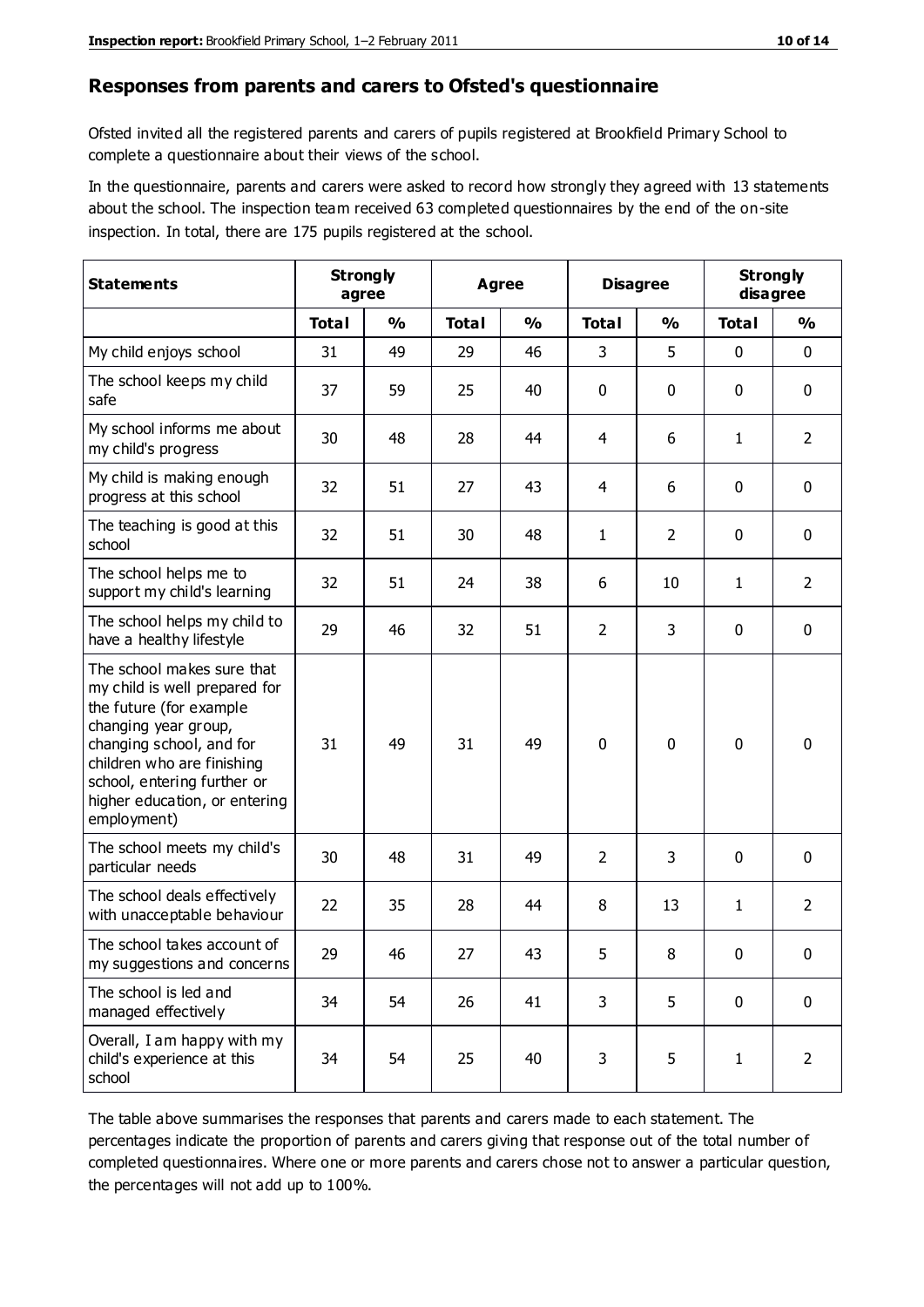# **Glossary**

| Grade   | <b>Judgement</b> | <b>Description</b>                                                                                                                                                                                                            |
|---------|------------------|-------------------------------------------------------------------------------------------------------------------------------------------------------------------------------------------------------------------------------|
| Grade 1 | Outstanding      | These features are highly effective. An outstanding school<br>provides exceptionally well for all its pupils' needs.                                                                                                          |
| Grade 2 | Good             | These are very positive features of a school. A school that<br>is good is serving its pupils well.                                                                                                                            |
| Grade 3 | Satisfactory     | These features are of reasonable quality. A satisfactory<br>school is providing adequately for its pupils.                                                                                                                    |
| Grade 4 | Inadequate       | These features are not of an acceptable standard. An<br>inadequate school needs to make significant improvement<br>in order to meet the needs of its pupils. Ofsted inspectors<br>will make further visits until it improves. |

#### **What inspection judgements mean**

### **Overall effectiveness of schools**

|                       | Overall effectiveness judgement (percentage of schools) |      |                     |                   |
|-----------------------|---------------------------------------------------------|------|---------------------|-------------------|
| <b>Type of school</b> | <b>Outstanding</b>                                      | Good | <b>Satisfactory</b> | <b>Inadequate</b> |
| Nursery schools       | 59                                                      | 35   | 3                   | 3                 |
| Primary schools       | 9                                                       | 44   | 39                  | 7                 |
| Secondary schools     | 13                                                      | 36   | 41                  | 11                |
| Sixth forms           | 15                                                      | 39   | 43                  | 3                 |
| Special schools       | 35                                                      | 43   | 17                  | 5                 |
| Pupil referral units  | 21                                                      | 42   | 29                  | 9                 |
| All schools           | 13                                                      | 43   | 37                  | 8                 |

New school inspection arrangements were introduced on 1 September 2009. This means that inspectors now make some additional judgements that were not made previously.

The data in the table above are for the period 1 September 2009 to 31 August 2010 and are consistent with the latest published official statistics about maintained school inspec tion outcomes (see **[www.ofsted.gov.uk](http://www.ofsted.gov.uk/)**).

The sample of schools inspected during 2009/10 was not representative of all schools nationally, as weaker schools are inspected more frequently than good or outstanding schools.

Percentages are rounded and do not always add exactly to 100.

Sixth form figures reflect the judgements made for the overall effectiveness of the sixth form in secondary schools, special schools and pupil referral units.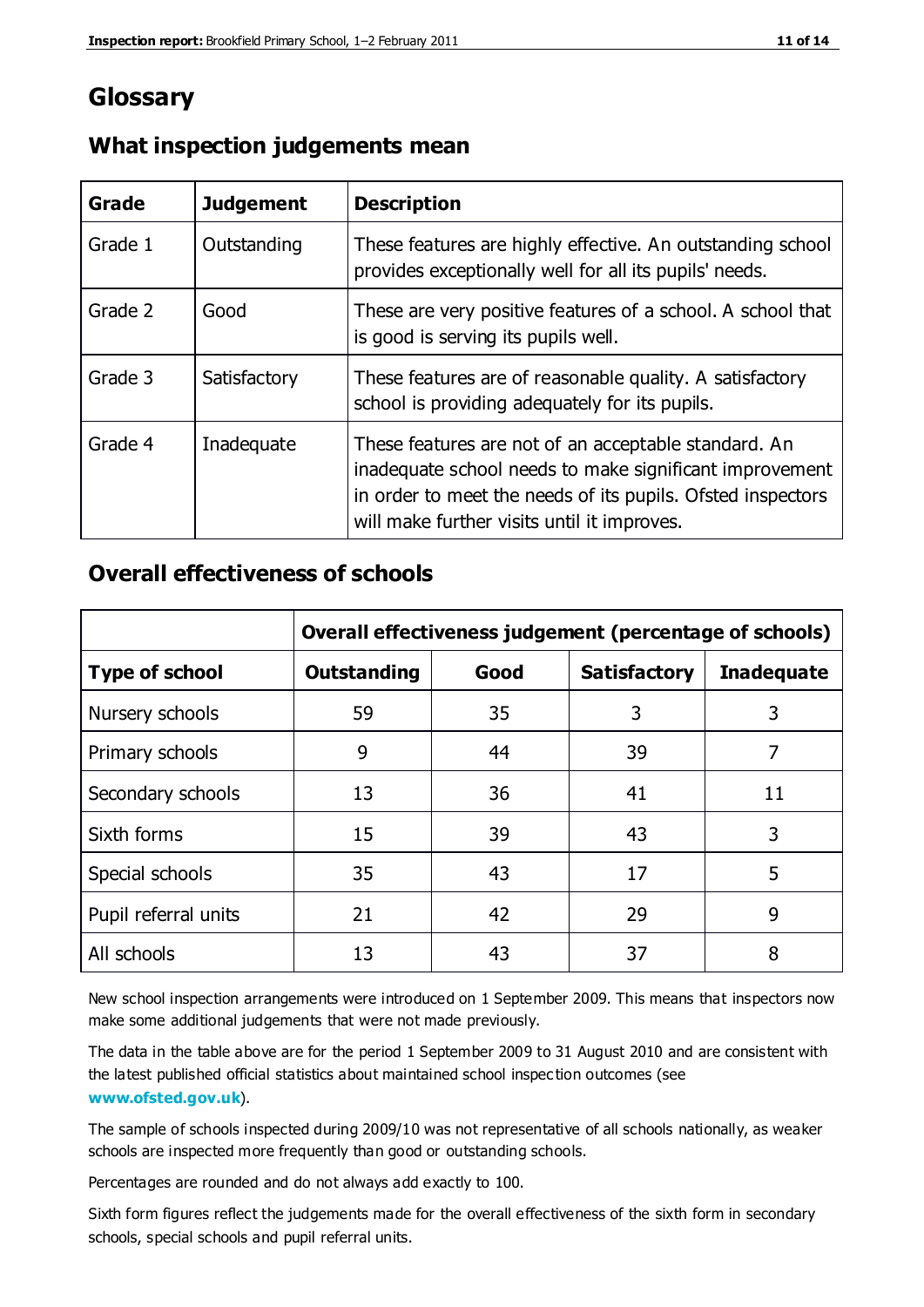# **Common terminology used by inspectors**

| Achievement:               | the progress and success of a pupil in their learning,<br>development or training.                                                                                                                                                          |  |  |
|----------------------------|---------------------------------------------------------------------------------------------------------------------------------------------------------------------------------------------------------------------------------------------|--|--|
| Attainment:                | the standard of the pupils' work shown by test and<br>examination results and in lessons.                                                                                                                                                   |  |  |
| Capacity to improve:       | the proven ability of the school to continue<br>improving. Inspectors base this judgement on what<br>the school has accomplished so far and on the quality<br>of its systems to maintain improvement.                                       |  |  |
| Leadership and management: | the contribution of all the staff with responsibilities,<br>not just the headteacher, to identifying priorities,<br>directing and motivating staff and running the school.                                                                  |  |  |
| Learning:                  | how well pupils acquire knowledge, develop their<br>understanding, learn and practise skills and are<br>developing their competence as learners.                                                                                            |  |  |
| Overall effectiveness:     | inspectors form a judgement on a school's overall<br>effectiveness based on the findings from their<br>inspection of the school. The following judgements,<br>in particular, influence what the overall effectiveness<br>judgement will be. |  |  |
|                            | The school's capacity for sustained<br>improvement.                                                                                                                                                                                         |  |  |
|                            | Outcomes for individuals and groups of pupils.                                                                                                                                                                                              |  |  |
|                            | The quality of teaching.                                                                                                                                                                                                                    |  |  |
|                            | The extent to which the curriculum meets<br>pupils' needs, including, where relevant,<br>through partnerships.                                                                                                                              |  |  |
|                            | The effectiveness of care, guidance and<br>support.                                                                                                                                                                                         |  |  |
| Progress:                  | the rate at which pupils are learning in lessons and<br>over longer periods of time. It is often measured by<br>comparing the pupils' attainment at the end of a key                                                                        |  |  |

stage with their attainment when they started.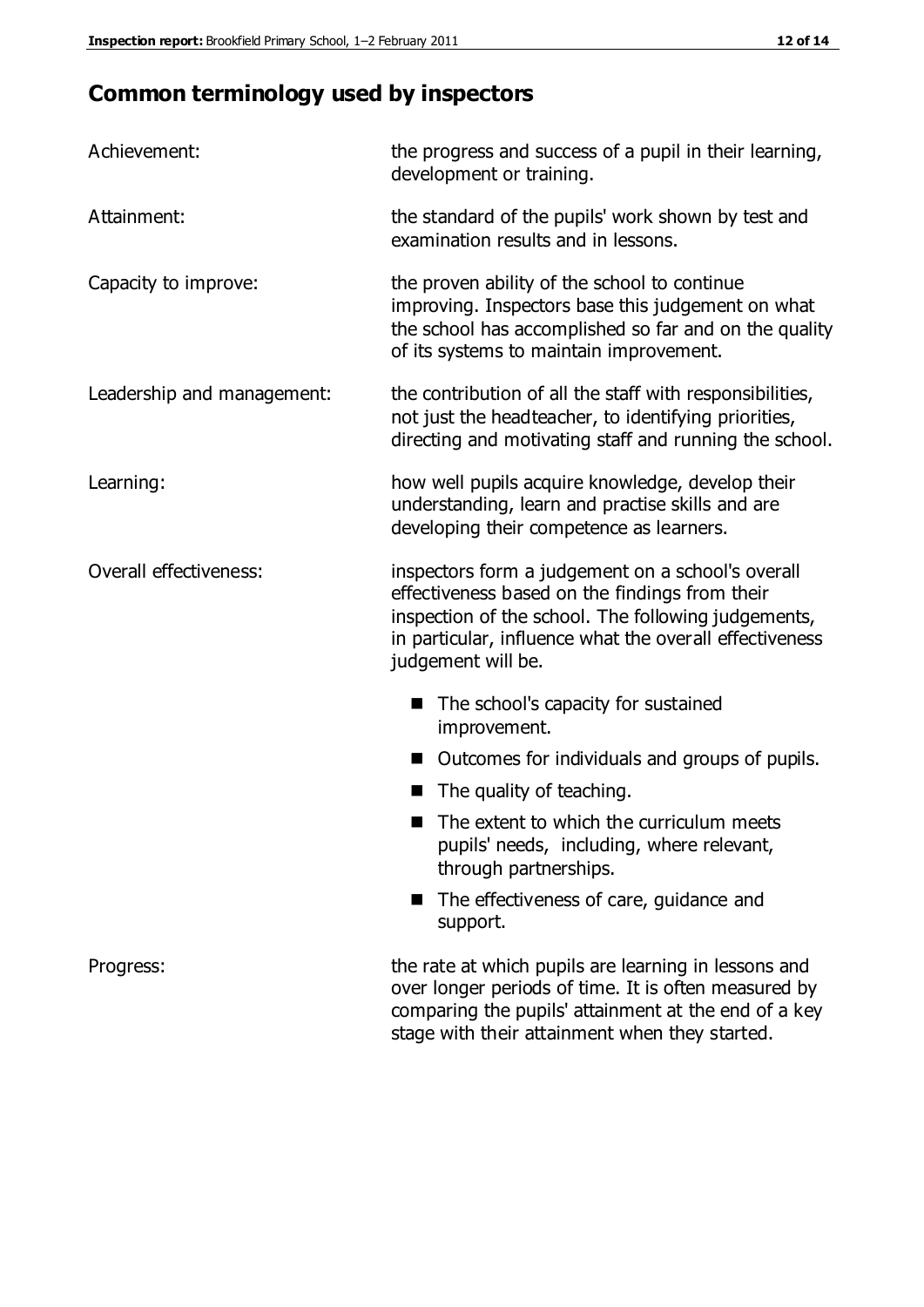### **This letter is provided for the school, parents and carers to share with their children. It describes Ofsted's main findings from the inspection of their school.**

3 February 2011

#### Dear Pupils

#### **Inspection of Brookfield Primary School, Mansfield, NG20 9AD**

Thank you for the warm welcome you gave us when we visited your school. We found that the school provides you with a satisfactory education. A lot of things are improving and some are already good. You get off to a good start in the Reception class because provision for you is good. Some of the other good things we found on our visit are listed below.

Most of you enjoy the interesting programme of work and extra activities that the school provides for you. You told us you are particularly keen on topic work, mathematics and science.

You have a good understanding of how to keep safe and stay healthy and you behave well and know right from wrong.

You make a good contribution to the school and wider community and take your responsibilities seriously.

You know quite a lot about ways of life that are different from your own.

The school takes very good care of you, helping you to develop confidence.

We want the school to continue to improve so we have asked staff to:

- make sure that those of you who miss a lot of school, and your parents and carers, know how important it is for you to attend so that your learning is not interrupted
- $\blacksquare$  help you to improve your writing
- help you to improve your work by making sure that lessons are pitched at the right level and are fast paced, that questions challenge you, and that teachers model spoken language well.
- E keep a more regular track of your progress and record it in a way that is easier to use.

You can help too, by asking for help when you are stuck or telling the teacher if work is too easy or difficult.

Yours sincerely

Marion Thompson Lead Inspector